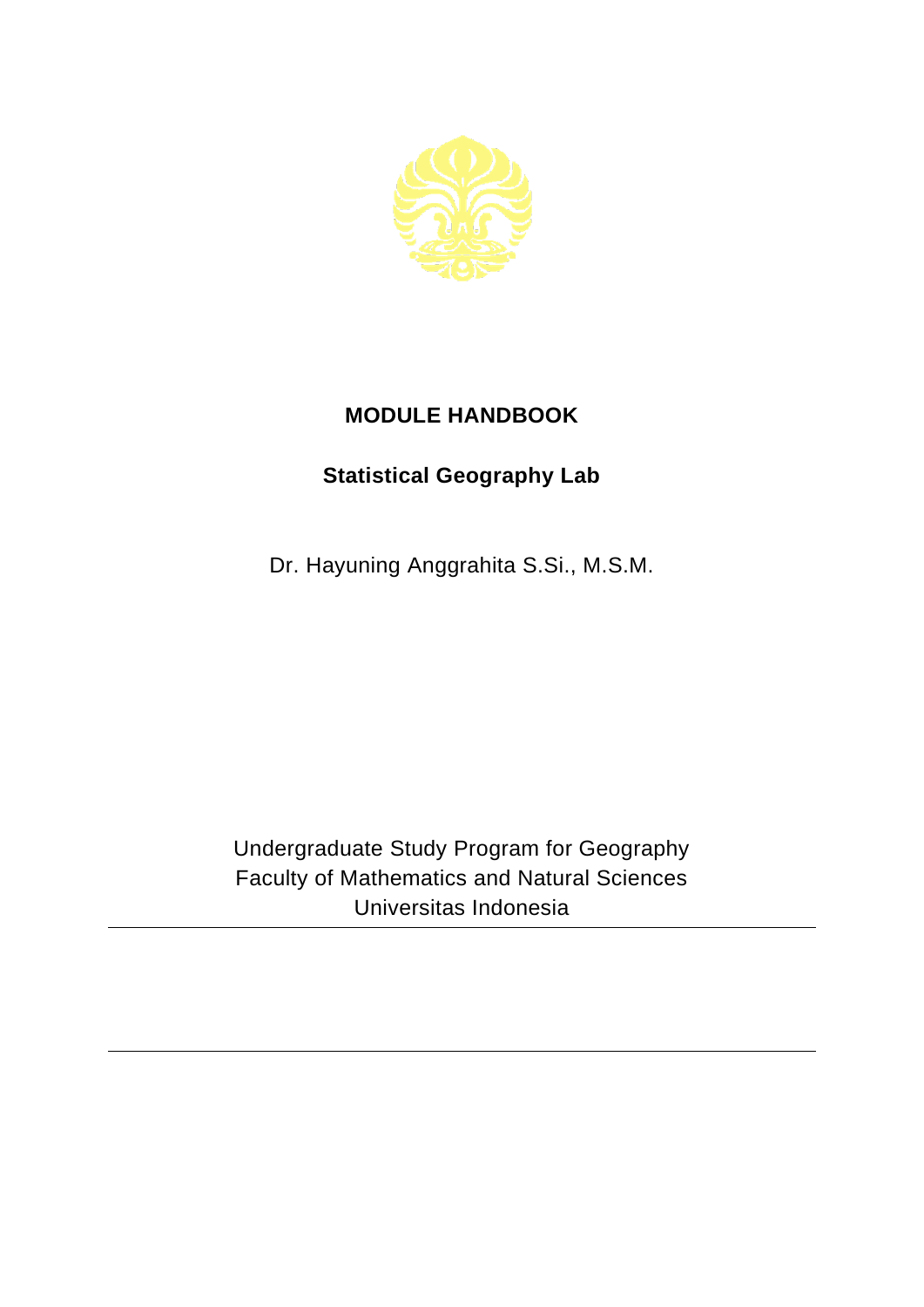| Module designation                                                 | <b>Statistical Geography Lab</b>                                                                                                                                                                                                                                                                                                                                                                                                           |
|--------------------------------------------------------------------|--------------------------------------------------------------------------------------------------------------------------------------------------------------------------------------------------------------------------------------------------------------------------------------------------------------------------------------------------------------------------------------------------------------------------------------------|
| Semester(s) in which the module is<br>taught                       | Third (3rd) Semester                                                                                                                                                                                                                                                                                                                                                                                                                       |
| Person responsible for the module                                  | Dr. Hayuning Anggrahita S.Si., M.S.M.                                                                                                                                                                                                                                                                                                                                                                                                      |
| Lecturer                                                           | Dr. Hayuning Anggrahita S.Si., M.S.M.<br>1.<br>Faris Zulkarnain, S.Si., M.T.<br>2.<br>3.<br>Satria Indratmoko, S.Si., M.Sc<br>4.                                                                                                                                                                                                                                                                                                           |
| Language                                                           | Bahasa Indonesia                                                                                                                                                                                                                                                                                                                                                                                                                           |
| Relation to curriculum                                             | Compulsory                                                                                                                                                                                                                                                                                                                                                                                                                                 |
| Teaching methods                                                   | Student-centered Learning and combination with Cooperative Learning                                                                                                                                                                                                                                                                                                                                                                        |
| Workload (incl. contact hours, self-<br>study hours)               | Lectures: 50 minutes per week per semester<br>1.<br>2.<br>Assignment: 60 minutes per week per semester<br>Independent study: 60 minutes per week per semester<br>3.<br>Minutes x weeks x semester: $170 \times 14 \times 1 = 2380$ minutes per<br>4.<br>semester<br>5.<br>Midterm Examination: 100 minutes per semester<br>Final Examination: 100 minutes per semester<br>6.<br>7.<br>Total workload per semester: 2580 minutes / 43 hours |
| Credit points                                                      | 1(One)                                                                                                                                                                                                                                                                                                                                                                                                                                     |
| Required and recommended pre-<br>requisites for joining the module | 1.<br>Introduction to Geographic Method                                                                                                                                                                                                                                                                                                                                                                                                    |
| Module objectives/intended learn-<br>ing outcomes                  | After completing this course, students are able to practice statistical<br>material for geographic data using a computer program statistics, so that<br>it can interpret the output obtained.                                                                                                                                                                                                                                              |
| Content                                                            | Case Study of Geography Statistics Method<br>1.<br>Quantitative Data Processing Using a Combination of Statistical<br>2.<br>Software and Mapping<br>Preparation and Data Processing for Spatial Analysis<br>3.<br>Application of Appropriate Geographical Statistical Methods<br>4.<br>Practice of Hypothesis Testing<br>5.<br>Practice of Analysis of Linkages and Causality<br>6.<br>Spatial Interpretation of Output<br>7.              |
| <b>Examination forms</b>                                           | $\overline{\phantom{0}}$                                                                                                                                                                                                                                                                                                                                                                                                                   |
| Study and examination require-<br>ments                            | Group & Presentation Score (20%)<br>1.<br>2.<br>Individual Score (20%)<br>3.<br>Midterm Examination (25%)<br>Final Examination (35%)<br>4.                                                                                                                                                                                                                                                                                                 |